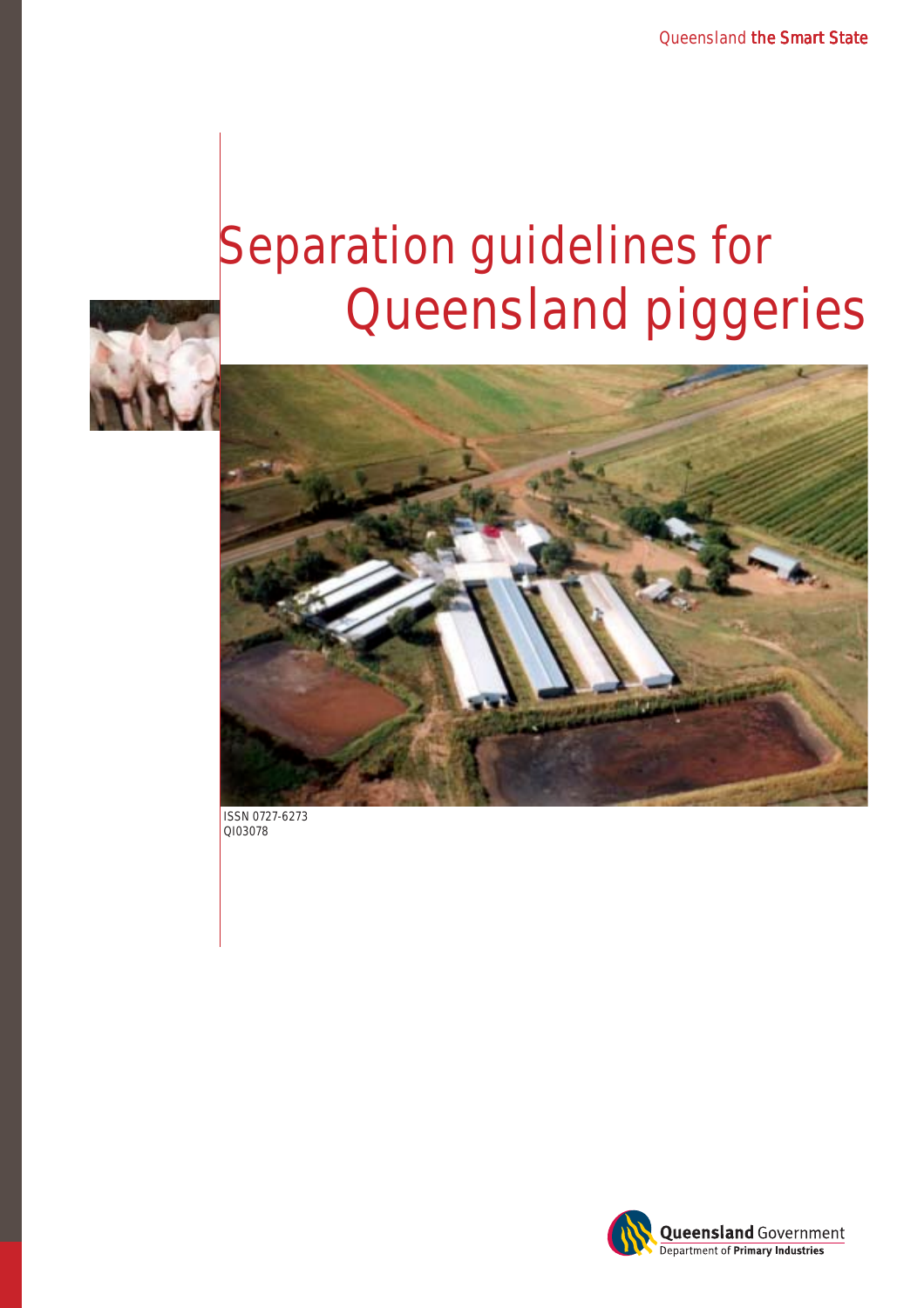# **Separation guidelines for Queensland piggeries**

**2001**

**Compiled by** 

**Eugene McGahan, Alan Skerman, Ken Casey and Tim Streeten**  Department of Primary Industries, Toowoomba, Queensland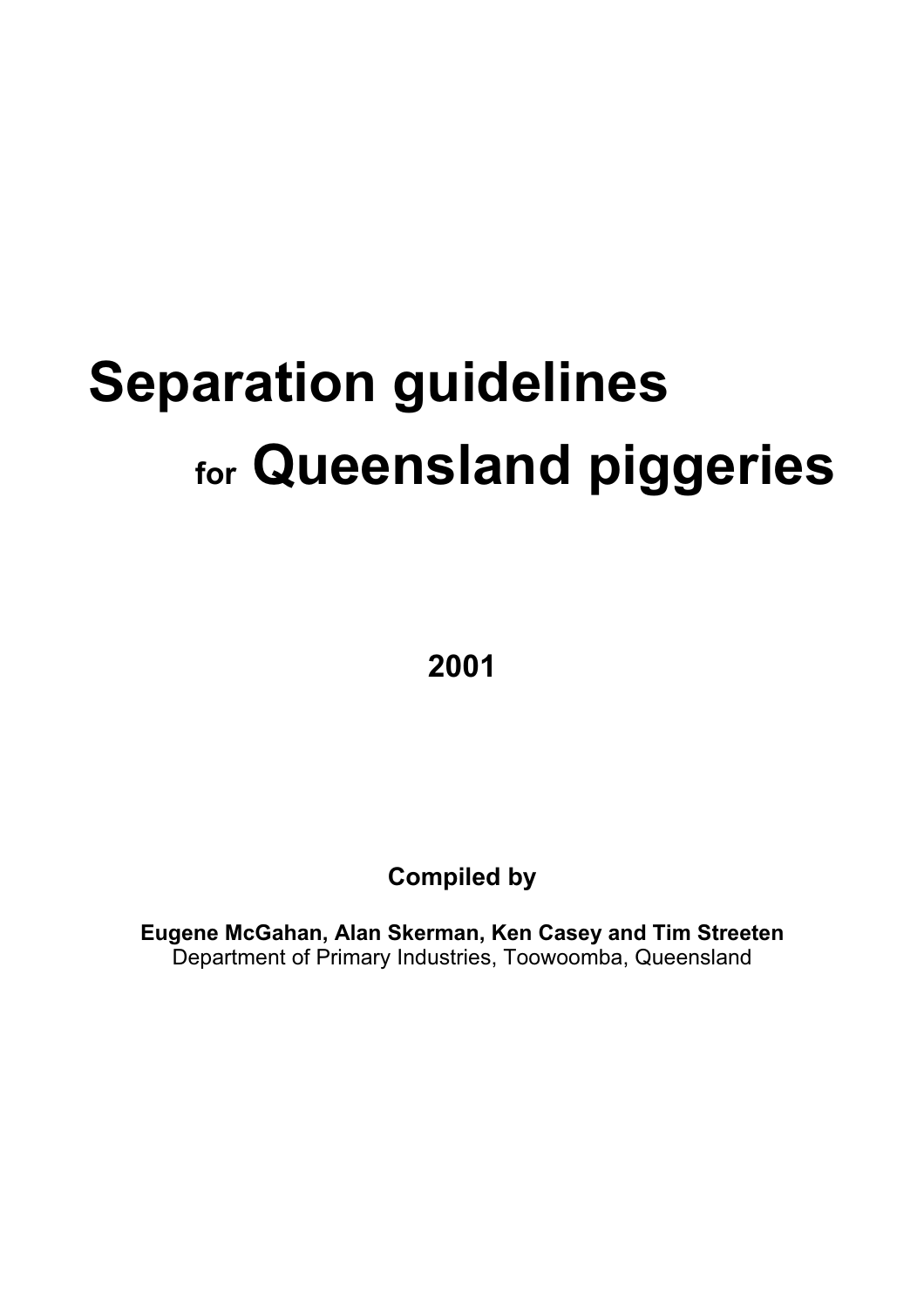The Department of Primary Industries seeks a better quality of life for all Queenslanders - a quality of life supported by innovative world-class food and fibre industries, by responsible and ecologically sustainable use of natural resources and by capable and self-reliant rural communities.

Our business is about:

- innovative science and commercial uptake of new technology by food and fibre industries
- sustainable use of natural resources
- food safety and protection against imported pests and diseases
- market-driven and ethical food and fibre production
- capable rural communities achieving prosperity and self-reliance through successful rural businesses.

This publication has been designed to assist prospective piggery developers and their consultants in the planning of new and expanding piggery developments. The Guidelines will also assist regulatory agencies with the assessment of applications for new piggery developments or expansions of existing developments under the relevant legislation (*Environmental Protection Act 1994* and *Integrated Planning Act 1997*).

First published 2001 Reprinted 2001, 2002, 2003, 2004

© The State of Queensland, Department of Primary Industries 2004

Copyright protects this publication. Except for purposes permitted by the Copyright Act, reproduction by any means (photocopying, electronic, mechanical, recording or otherwise) is prohibited without the prior written permission of the Department of Primary Industries. Inquiries should be addressed to the Director-General, Department of Primary Industries, GPO Box 46, Brisbane 4001.

While every care has been taken in preparing this publication, the State of Queensland accepts no responsibility for decisions or actions taken as a result of any data, information, statement or advice, expressed or implied, contained in this report.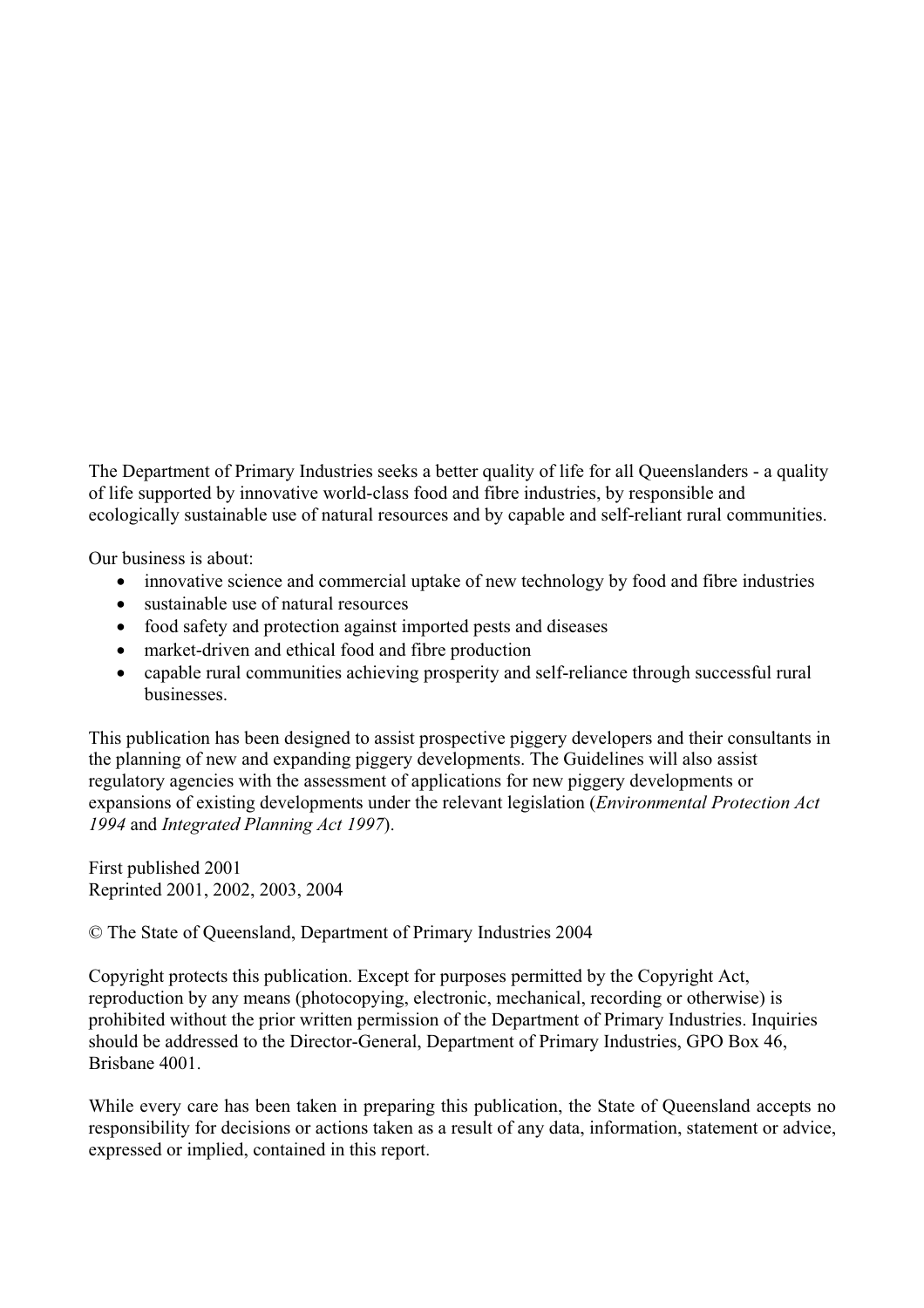# **Table of contents**

| 2.0 Variable separation distances - distance between piggery complex and receptors               |  |
|--------------------------------------------------------------------------------------------------|--|
|                                                                                                  |  |
|                                                                                                  |  |
|                                                                                                  |  |
|                                                                                                  |  |
|                                                                                                  |  |
|                                                                                                  |  |
| 2.7. Odour dispersion modelling – alternate method for determining required separation distances |  |
| 3.0 Fixed separation distances - distance between piggery complex and relevant features and      |  |
|                                                                                                  |  |
|                                                                                                  |  |

# **List of tables**

# **List of figures**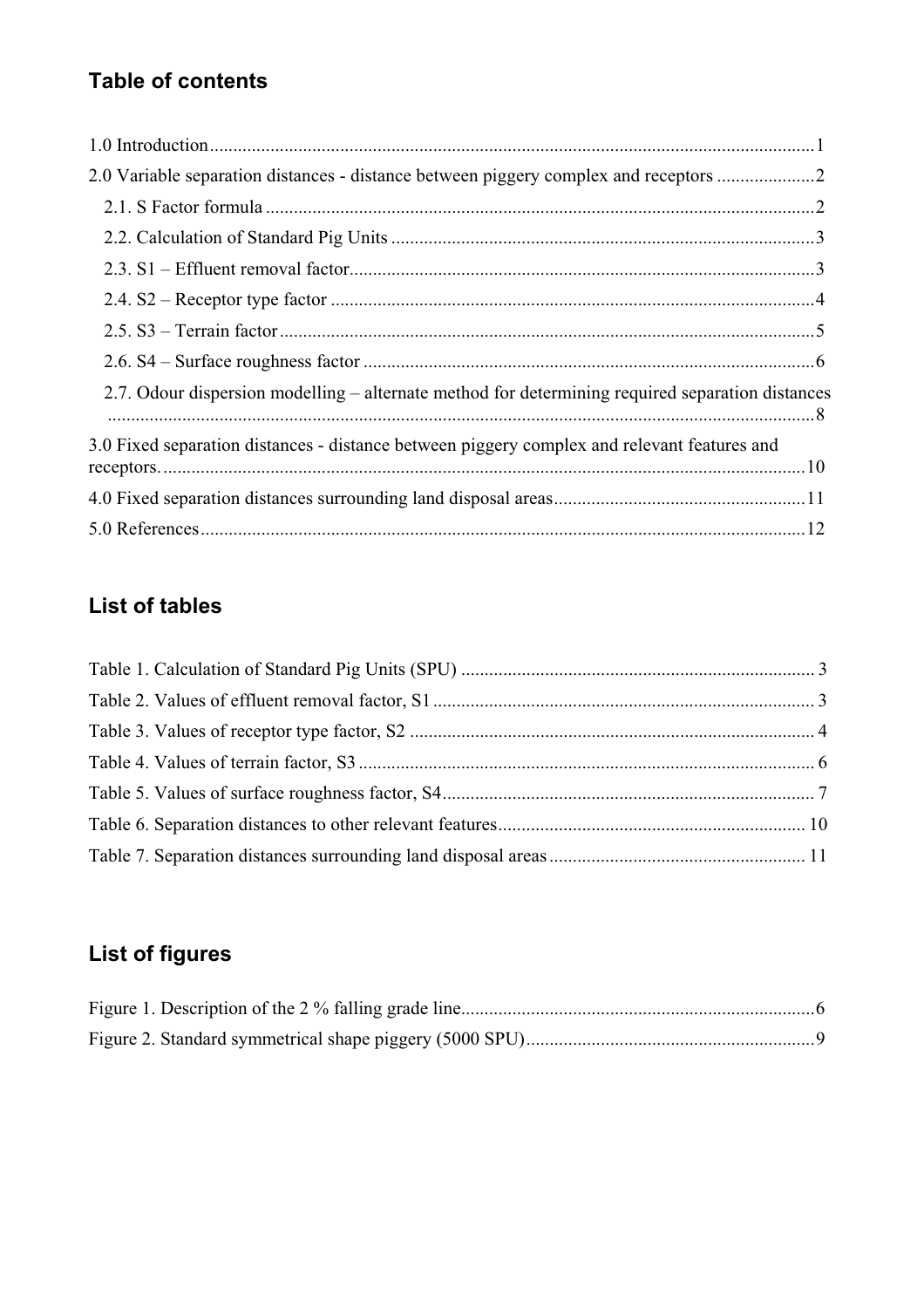# **1.0 Introduction**

Piggeries should be sited, designed, constructed and operated to avoid unreasonable interference with the comfortable enjoyment of life and property, both on- and off-site (Environmental Code of Practice for Queensland Piggeries – Streeten and McGahan, 2000). To reduce the potential for adverse community amenity effects from odour, dust, noise and aesthetics, piggeries should be appropriately separated from sensitive receptors.

Odour has been identified as the principal community amenity concern in relation to piggery developments when the history of complaints made under the *Environmental Protection Act 1994* is analysed. Separation distance requirements are, thus, generally determined on the basis of limiting the potential of nuisance odours to an acceptable level. It is generally accepted that if sufficient separation distance is provided to limit the potential of odour nuisance to an acceptable level, adverse impacts due to dust and noise are more than adequately addressed. The aesthetic impact of piggeries is also addressed to some extent by providing an adequate separation distance for odour mitigation; however, this issue is best addressed on a case-by-case basis, depending on the overall landscape and community values.

These guidelines provide a method whereby piggeries can be consistently assessed in terms of their potential community amenity impact. This method is based on a combination of scientific research and practical experience. Separation distances specified in these guidelines are divided into two sections, variable and fixed. Variable separation distances from piggeries to receptors are based on the number of standard pig units, receptor type, topography, vegetation (surface roughness), and piggery design and operation. Fixed separation distances are also provided for appropriate distances between the piggery complex and relevant features such as watercourses, roads and property boundaries. It is important to note however that consideration will be given by DPI's intensive livestock environmental management officers to the implementation of site-specific practices, which would allow a reduction in the fixed separation distance (e.g. distances to watercourses may be reduced with appropriately designed vegetative buffers).

**Table 6 lists minimum fixed separation distances from the piggery to receptors.** These minimum fixed distances are included to account for both inaccuracies with predicting odour impact at close distances and the visual impact on the community of piggery developments. Both the variable and fixed separation distance to receptors (large towns, towns, small towns, rural residential developments and rural farm houses) must be calculated and the greater distance of the two applied.

The piggery complex is generally considered to be any land, building or other structure or any part thereof, whether temporarily or permanently used for the purpose of keeping, feeding or watering of pigs. The term includes any ponds and manure storage areas used in conjunction with the keeping of pigs, any loading or unloading facilities and carcass disposal sites, but it does not include areas that are used for land utilisation of piggery wastes. **Section 4** details separation distances from land disposal areas and relevant receptors and features, depending on the type of land disposal system employed. Land disposal areas are not included as part of the piggery complex because of the often infrequent application of wastes and the diverse spread of application areas on a farm.

**These separation guidelines only apply to all new and expanding piggeries.** They will assist prospective piggery developers and their consultants in the planning of new and expanding piggery developments. The Guidelines will also assist regulatory agencies with the assessment of applications for new piggery developments, or expansions of existing developments, under the relevant legislation (*Environmental Protection Act 1994* and *Integrated Planning Act 1997*).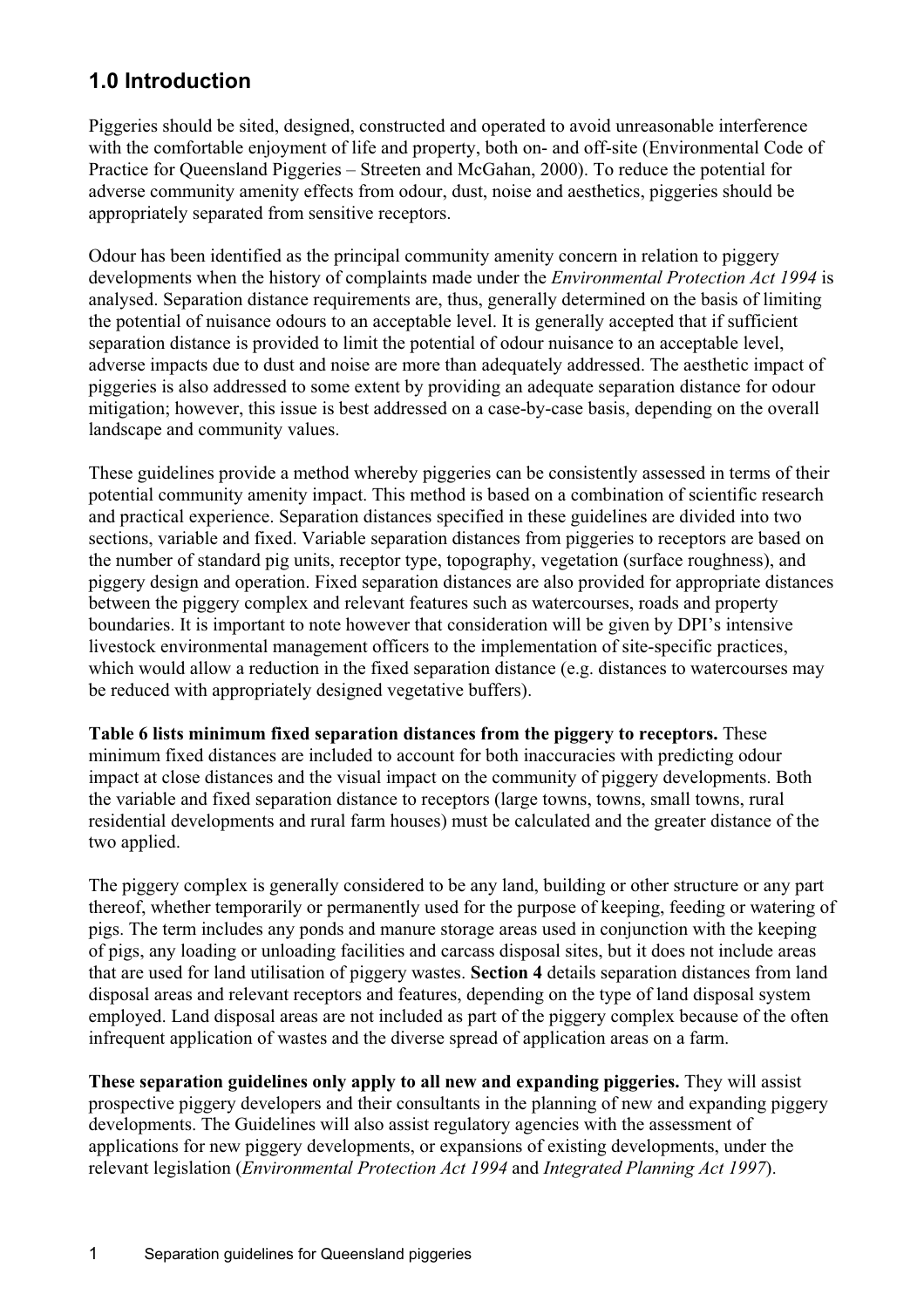# **2.0 Variable separation distances - distance between piggery complex and receptors**

## **2.1. S Factor formula**

The separation distance of the piggery complex from receptors is dependent on a number of factors, including:

- Number of standard pig units in the complex.
- $\bullet$  Effluent removal procedures employed at the piggery complex.
- Receptor type (e.g. town, rural residence).
- Topography features (e.g. valley drainage) between the piggery and the receptor.
- Vegetation/surface roughness between the piggery complex and the receptor.

Variable separation distances are based on the dispersion of odours downwind from their source. The S factor formula was developed using measured odour emission data from both piggery buildings and effluent treatment lagoons (Smith et. al., 1997; Dalton et. al., 1997; Dalton et. al., 1998), adopted emission rates from Watts (1999) and modelling the dispersion of these odours using AUSPLUME 4.0 (Lorimer, 1997). The required separation distance was then calculated. Five different sized piggeries (500, 2000, 5000, 10000 and 25000 standard pig units) of a standard symmetrical shape were modelled with Ausplume.

Different air quality objectives have been chosen for different receptor types based on the assumption that there is a greater probability that people will be affected by odour from larger population centres and that the occupants of residences in rural areas will be more tolerant of agricultural odours.

Calculation of separation distances for each receptor type:

# **Separation distance (D) =**  $N^{0.65}$ **xS1xS2xS3xS4**

Where:

 $N =$  Number of standard pig units (SPU)

- S1= Effluent removal factor
- $S2$  = Receptor type factor
- $S3$  = Terrain factor
- S4 = Surface roughness factor

The separation distance is the distance from the closest point within the piggery complex to the receptor, (e.g. town boundary, residence, school, church or hall). The available separation distances between the piggery complex and sensitive receptors are generally the key factors limiting the number of pigs that can be accommodated on a particular site. Separation distances to all relevant receptors must be assessed to ensure that the potential for unacceptable odour nuisance is minimised.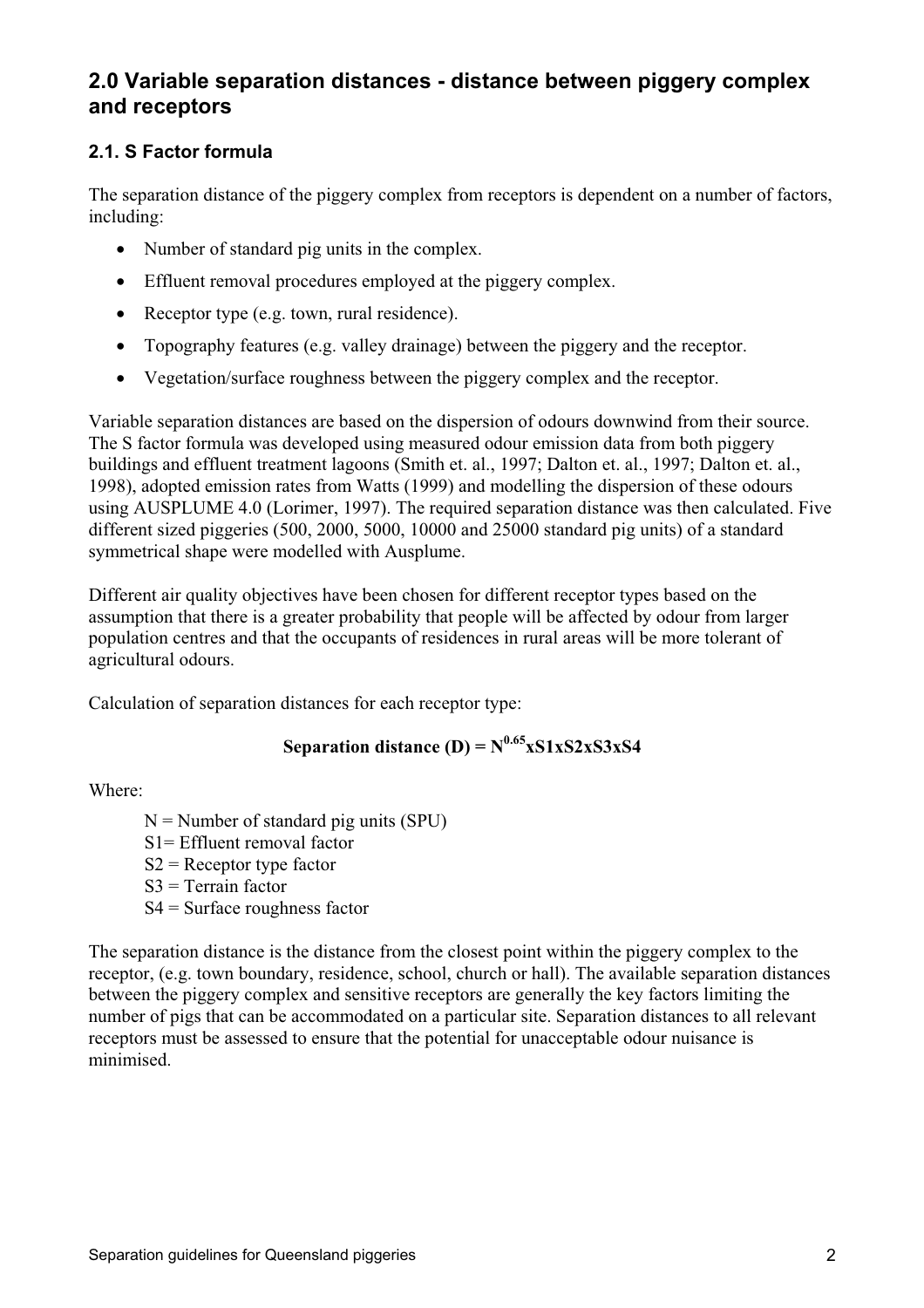### **2.2. Calculation of Standard Pig Units**

The equivalent number of standard pig units (SPU) is calculated using standard multipliers for each class of pig. A SPU is based on the amount of volatile solids produced from an average size grower pig (40 kg) - 1 SPU. Multipliers are then applied to each class of pig based on their relative volatile solids production as compared to an average size grower pig. The pig mass, age and standard multipliers for each class of pig is tabulated in **Table 1.**

| <b>Class of Pig</b>   | Mass (kg)   | Age / Period (wks) | <b>Multiplier</b> |  |
|-----------------------|-------------|--------------------|-------------------|--|
| Gilts                 | $100 - 160$ | $24 - 30$          | 1.8               |  |
| <b>Boars</b>          | $100 - 300$ | $24 - 126$         | 1.6               |  |
| <b>Gestating Sows</b> | $160 - 215$ | 16.3               | 1.6               |  |
| <b>Lactating Sows</b> | $215 - 160$ | 4                  | 2.5               |  |
| Sucker                | $1.4 - 8$   | $0 - 4$            | 0.1               |  |
| Weaner                | $8 - 25$    | $4 - 10$           | 0.5               |  |
| Grower                | $25 - 55$   | $10 - 16$          | 1.0               |  |
| Finisher              | $55 - 100$  | $16 - 24$          | 1.6               |  |

Table 1. **Calculation of Standard Pig Units (SPU)** 

#### **2.3. S1 – Effluent removal factor**

The effluent removal factor S1 relates to the odour potential of piggeries based on the design and management of the piggery buildings. Good shed management practices, including the frequency of effluent removal from buildings, is known to reduce odour emissions (Dalton et. al., 1998). **Table 2** lists effluent removal factors based on the frequency that faeces, urine and other biological material are removed from the confines of the buildings.

Table 2. **Values of effluent removal factor, S1** 

| <b>Effluent Removal System</b>                                                | Value of S1 |
|-------------------------------------------------------------------------------|-------------|
| Held for greater than 24 hours within building (e.g. static pit or pull plug) | 1.00        |
| Held for less than 24 hours within building (e.g. flushing system)            | 0.95        |
| Held for less than 12 hours (e.g. flushed twice daily)                        | 0.90        |
| Deep litter system (no effluent treatment ponds)                              | 0.50        |

#### **Notes:**

- 1. These guidelines call for a reasonably high standard of management at all piggeries. **Table 2** gives factors that relate to the odour potential for different building types and effluent management systems.
- 2. Where different building design or management practices exist within the piggery complex the effluent removal factor S1 should be weighted according to the number of SPU within each system.
- 3. The S1 factor could be adjusted if there is new odour reducing technology employed that can be demonstrated and quantified.
- 4. The S1 factor for deep litter systems ("Eco-shelters") stocked at recommended rates with good management practices (e.g. sufficient bedding equivalent to 1 kg of straw/pig/day) is 0.5. This assumes there is no liquid effluent treatment system and solid stockpiles are regularly removed.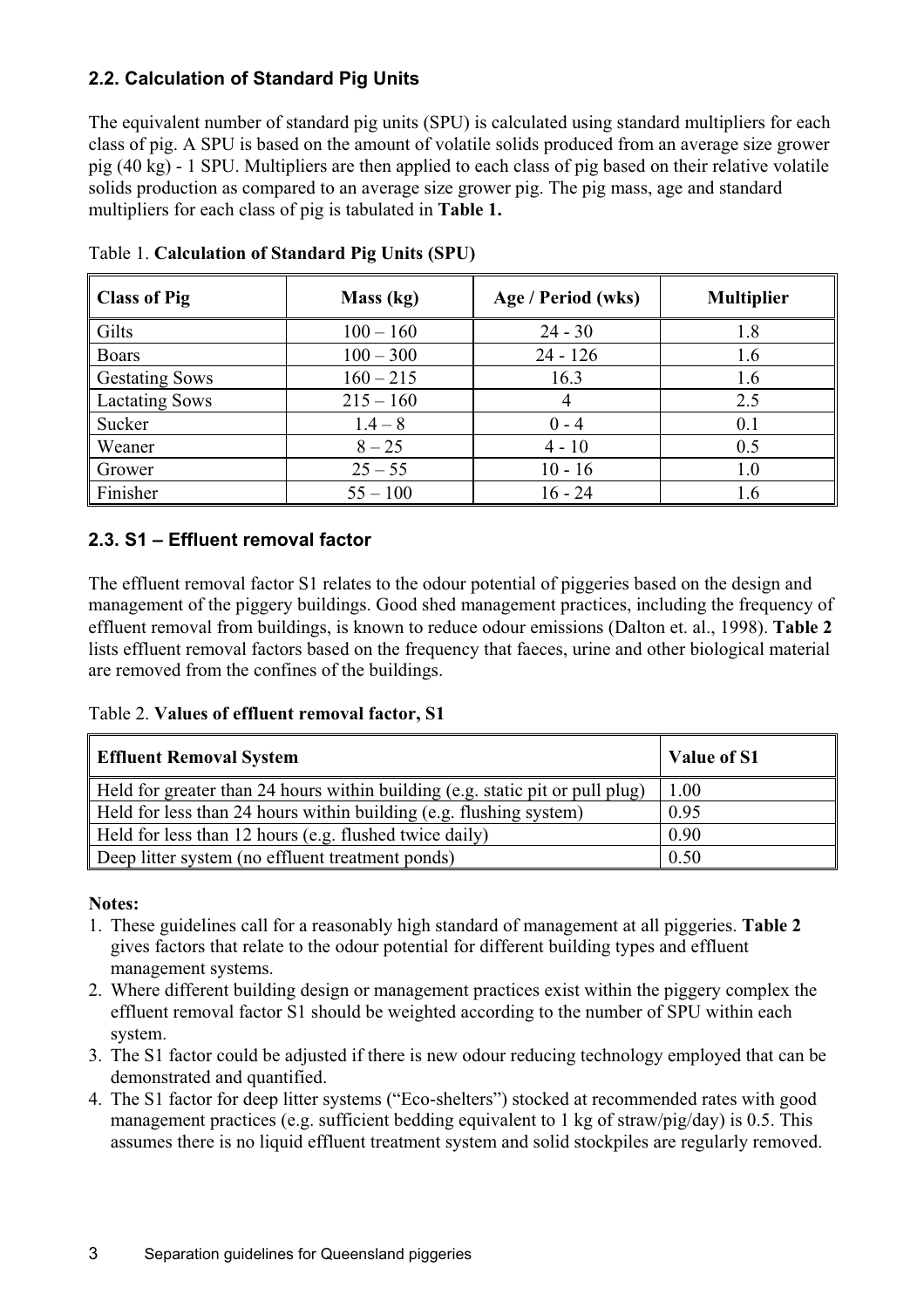#### **2.4. S2 – Receptor type factor**

The receptor factors presented in **Table 3** account for the variation in population density, odour sensitivity and expectations of amenity within the community. Different receptor factors have been adopted for the various receptor types for the following reasons:

- Because towns cover a wider area and have a much higher population density than rural areas, the probability of an odour plume adversely affecting a significant number of residents is significantly higher in a town/urban area than in a rural area. The greater the population of the town, the larger the residential area which could potentially be adversely affected by an odour plume.
- There is a wide variation in people's sensitivities to odours. What some people regard as offensive may not be offensive to others. The larger the population at an impact location, the greater the probability of an odour offending someone.
- It is believed that there is a greater acceptance of odour among people who live and work in an environment similar to that in which the enterprise causing the odour exists. Consequently, people working in rural occupations and/or living in rural areas may have a greater tolerance of rural odours (such as livestock smells) than urban dwellers. This characteristic was observed in a survey of people living in the vicinity of a feedlot where the rural respondents reported odours less frequently and were less frequently annoyed by odours than rural residential respondents (Walsh *et. al.*, 1995).

Regardless of the receptor type, it is the intention of these guidelines to provide a method for determining an appropriate separation distance that ensures that the frequency, intensity, duration and offensiveness of odours from piggeries remain within acceptable limits.

| <b>Receptor type</b>                      | Value of S2 |
|-------------------------------------------|-------------|
| Large town $>$ 2000 persons               | 17.3        |
| $\sqrt{7}$ Town $> 100$ persons           | 9.8         |
| Small town $>$ 20 persons                 | 7.1         |
| Rural residential development – intensive | 7.1         |
| Rural residential development – extensive | 5.7         |
| Rural farm residence                      | 4.7         |
| Rural school                              | 4.7         |
| Rural church/community centre             | 3.0         |
| Public area (minimum value, see note 3)   | 1.5         |

#### Table 3. **Values of receptor type factor, S2**

#### **Receptor type definitions**

The following definitions apply to the receptor types outlined in **Table 3**:

**Large town**: Population greater than 2000 people.

**Town**: Population in the range from 101 to 2000 people. *(The population of towns and large towns may be obtained from local authorities or census statistics).*

**Small town**: Population in the range from 20 to 100 people. *(The population of small towns may be obtained from specific census or local authority records or by counting the number of dwellings and assuming three persons per dwelling).*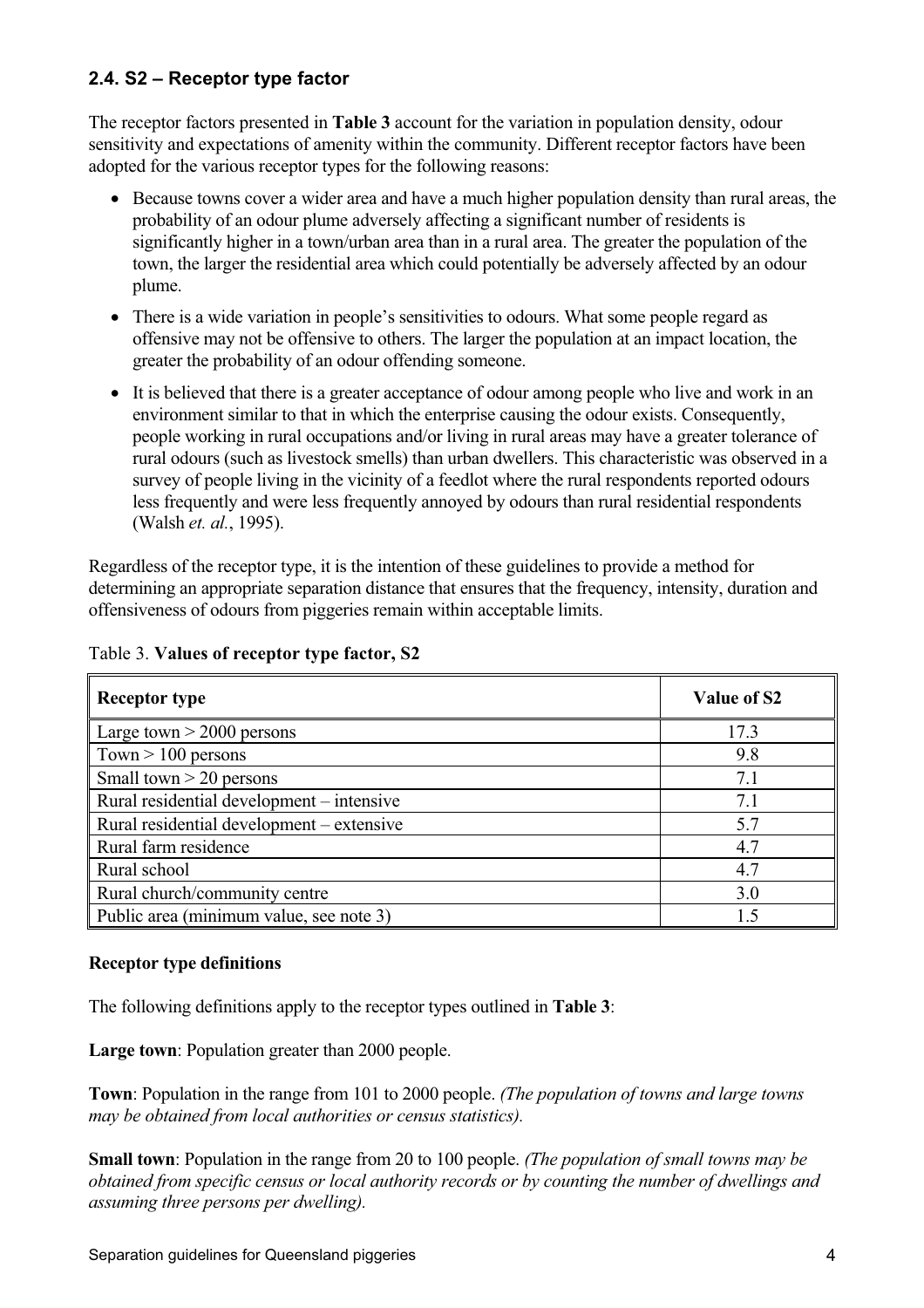**Rural residential developments**: A situation where the subdivision of land has occurred resulting in blocks of land larger than standard residential blocks, but too small for commercial agricultural or pastoral pursuits. Residences on these subdivisions are reasonably widely spaced, but much closer than for commercial farm residences. These developments can be broadly divided into two categories:

- (i) **Intensive** in which the areas of individual blocks of the subdivision are less than one hectare, and
- (ii) **Extensive** in which the area of individual blocks is within the range from one hectare to ten hectares.

For the purposes of these Guidelines, six (6) or more adjoining blocks, as described in either (i) or (ii), constitute a rural residential development. For an intensive rural residential subdivision, an S2 value, the same as for a small town, is suggested, whereas for an extensive rural residential development, a lower S2 value, between the value for a small town and a rural farm residence is recommended.

**Rural farm residence**: This is a residence of the owner or operator of a commercial rural property. It includes **any** dwelling that could be reasonably inhabited and may include dwellings that are not occupied when the assessment is undertaken. The Local Authority's records regarding the building approval status of a dwelling, may provide guidance in assessing whether a dwelling should be considered as a receptor.

**Rural school:** A country school that is not located within a town. In some cases, a teacher's residence may be attached to the school.

**Rural church/community centre:** A country church or community hall that is not located within a town.

**Public area:** This situation includes such places as country recreation/sports areas that are used at varying frequencies. The value provided in **Table 3** should be regarded as a minimum value, which would be applicable, if the public area is used less than once per month on average. Subject to an individual assessment, higher S2 values may be selected, depending on the sensitivity of the facility and the type and extent of usage.

#### **Notes:**

- 1. The separation distance is to be measured to the edge of the town, not the centre. When determining the location of the edge of the receptor, land zoning and the probability of future residential development should be taken into account. In the case of town receptors, the Local Authority should be consulted to determine the location of the town boundary. Documentation of this consultation should be included in the application.
- 2. A rural residence is any dwelling that could be reasonably inhabited and may include dwellings that are not occupied when the assessment is undertaken. It also includes any small rural school. Although more people would be expected at the school compared to a single residence, the use of the school during evenings when odours are most likely to be an issue is limited.
- 3. The value for public areas would apply to areas subject to occasional use. Larger separation distances may be appropriate for public areas used frequently or sensitive in nature and frequently used halls and recreation areas. These would be assessed individually.
- 4. In circumstances where the separation distance from the piggery to a receptor is within 10 % of the required separation distance, certification of the actual separation distance must be provided. The distance should be determined either by ground survey, geodetic positioning system (GPS) equipment, or other suitable method. The accuracy of GPS systems should be stated. The applicant should demonstrate that the person carrying out the distance measurement is suitably qualified in operating the equipment. Certification of the measured distance may be provided by means of statutory declaration, licensed surveyor, engineering consultant or project manager.

## **2.5. S3 – Terrain factor**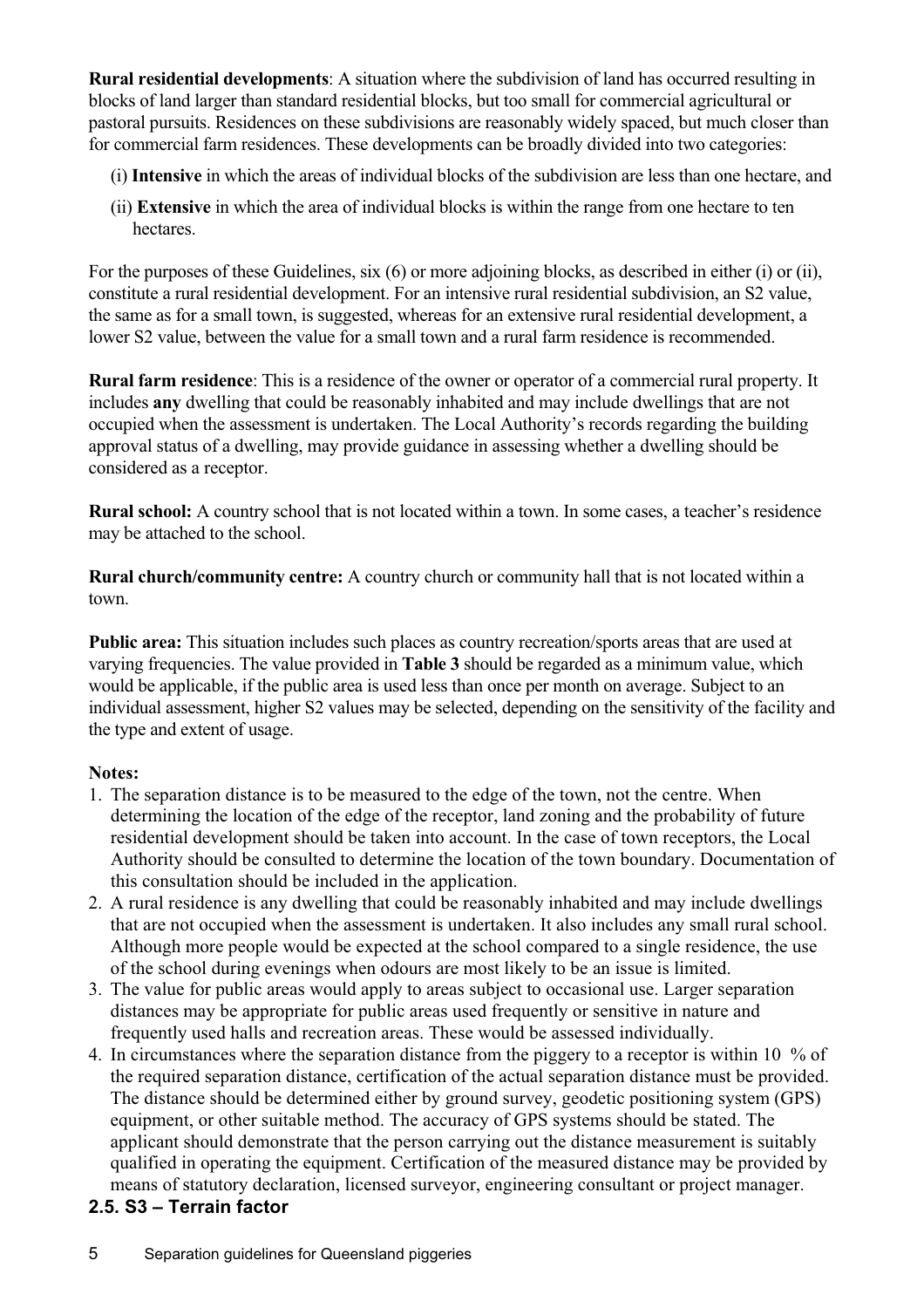The terrain factor, S3 varies according to the likelihood of odour impact resulting from night-time air drainage flows. Recommended values are presented in **Table 4.**

Topographical features of the selected site may adversely affect the odour impact under certain circumstances. During the early evening or night-time under low wind speed conditions, receptors located in a valley complex at a lower elevation than the piggery may be subject to higher odour concentrations. This is a result of down-valley (katabatic) wind and/or the occurrence of low-level atmospheric temperature inversions. Unless site specific information has been gathered under conditions dominated by low wind speeds, the value for the factor S3 given in **Table 4** should be applied. In the case of piggery expansions, operational experience may be used in selecting an appropriate S3 value.

|  | Table 4. Values of terrain factor, S3 |  |  |  |  |
|--|---------------------------------------|--|--|--|--|
|--|---------------------------------------|--|--|--|--|

| <b>Description</b>                        | Value of S3 |
|-------------------------------------------|-------------|
| Low relief at $> 2 \sqrt{6}$ from site(a) |             |
| Valley drainage zone<br>$\mathfrak b$     | $1.2 - 2.0$ |
| Flat<br>$\mathbf{C}$                      |             |

#### **Notes:**

- (a) **Low relief** applies where a receptor is generally below the  $2\%$  (1.15°) falling grade line from the piggery, but not in topography which would tend to confine odours. (Any intervening topographical features should be considered in the selection of the surface roughness factor S4). Refer to **Figure 1** for a description of the 2 % falling grade line.
- (b) **Valley drainage zones** apply when the receptor is situated in a valley, below the  $2\%$  (1.15<sup>o</sup>) falling grade line from the piggery. The valley must have significant confining side walls which tend to prevent the dispersion of any odours generated by the piggery. Values ranging from 1.2 to 2 may be selected depending on the degree of confinement. Factors such as the steepness of the valley and confining walls, the width of the valley and the continuity of the confining features should be considered in selecting an appropriate value.
- (c) **Flat** topographic conditions apply for all cases other than low relief and valley drainage as described in (a) and (b).



**Figure 1.** Description of the 2 % falling grade line

#### **2.6. S4 – Surface roughness factor**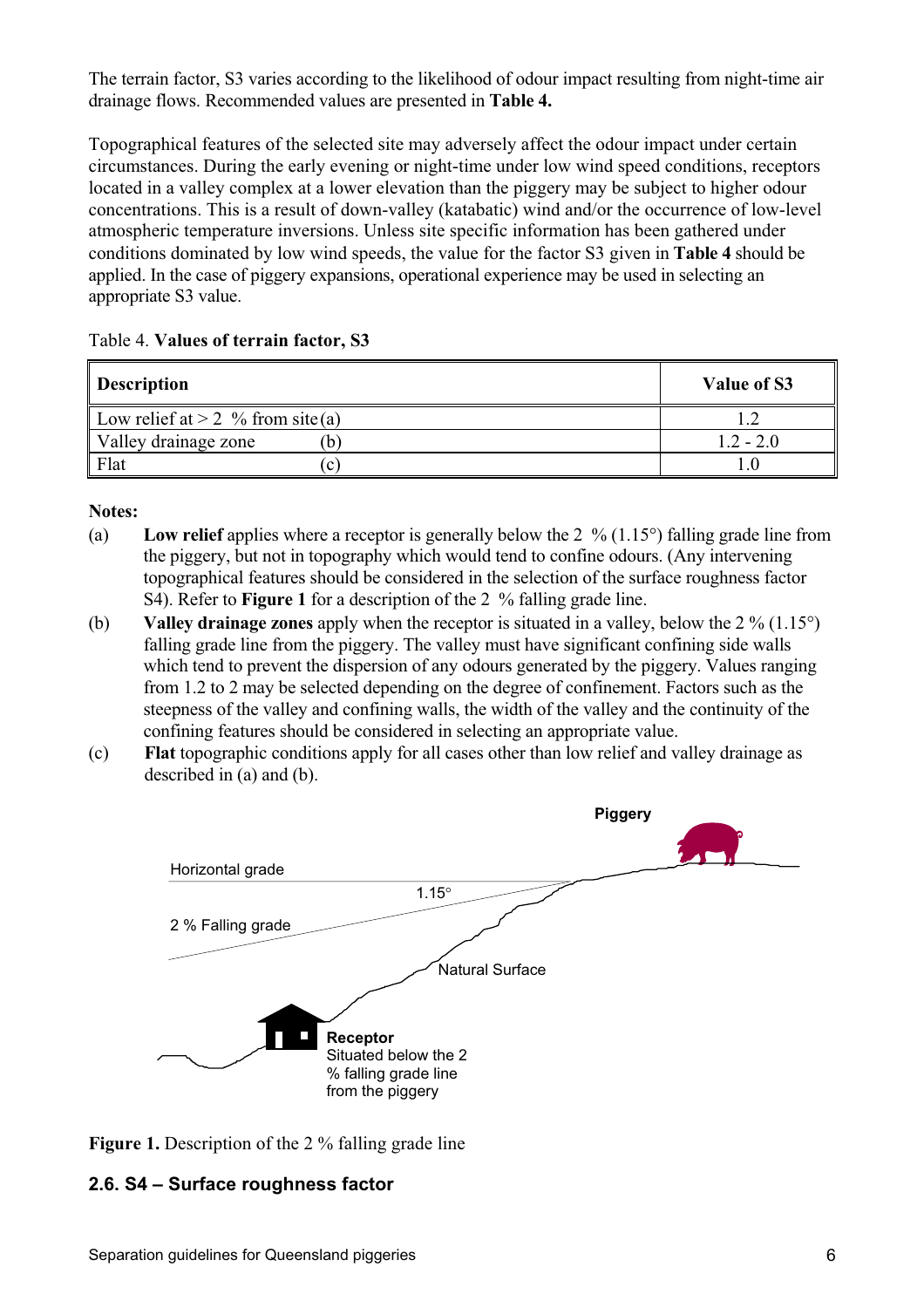The S4 factor varies according to the roughness of the earth's surface between the piggery and the receptor. The principle elements that determine surface roughness are vegetation density and surface topography. Recommended values of S4 are provided in **Table 5. The values presented in this Table 5 are not to be added (i.e. only the value for the single category which best represents the site conditions should be selected).**

The rate at which odour disperses after leaving a piggery is determined by wind speed, atmospheric conditions and the roughness of the surface over which the odour moves. "Rough" surfaces cause the odour to disperse more rapidly than "smooth" surfaces.

The S4 factors given in **Table 5** assume that the selected roughness is continuous between the piggery and the receptor. Where roughness is variable or non-continuous, judgement should be used in selecting an appropriate composite factor.

The values given in **Table 5** should be used with care and a number of qualifications apply to their use. For example, in most cases, no permanent concession should be allowed for tree cover not controlled by the applicant. This applies particularly where a belt of trees on a neighbouring property is the only vegetation between the piggery and the neighbouring house. However, if the vegetation is extensive across several properties and unlikely to be cleared, then a concession may be appropriate. This situation may occur where a town is several kilometres from the piggery. Although not under the control of the piggery operator, some forests such as national parks and state forests can generally be regarded as permanent.

No concession should be given for the "intention" to plant a vegetative barrier, and in the event that an operator fails to maintain a barrier taken into account in the licence assessment, then a reduction in the allowed number of standard pig units would be necessary. However, operators are encouraged to establish and maintain an upper storey and lower storey vegetative buffer zone to improve visual amenity, odour dispersion, dust reduction and noise attenuation.

The values presented in **Table 5** were generated by running the AUSPLUME model for six (6) different roughness height values (0.05, 0.1, 0.2, 0.4, 0.8 and 2.0) for a 5000 SPU piggery to investigate the effect of roughness height on odour dispersion.

| <b>Surface roughness features</b>          |           | Value of S4 |
|--------------------------------------------|-----------|-------------|
| Crops only, no tree cover                  |           | 1.15        |
| Few trees, long grass                      | (a)       | 1.00        |
| Undulating hills                           | (b)       | 0.90        |
| Level wooded country                       | $\rm (c)$ | 0.75        |
| Heavy timber                               | (d)       | 0.65        |
| Heavy forest (both upper and lower storey) | (e)       | 0.60        |
| Significant hills and valleys              |           | 0.50        |

#### Table 5. **Values of surface roughness factor, S4**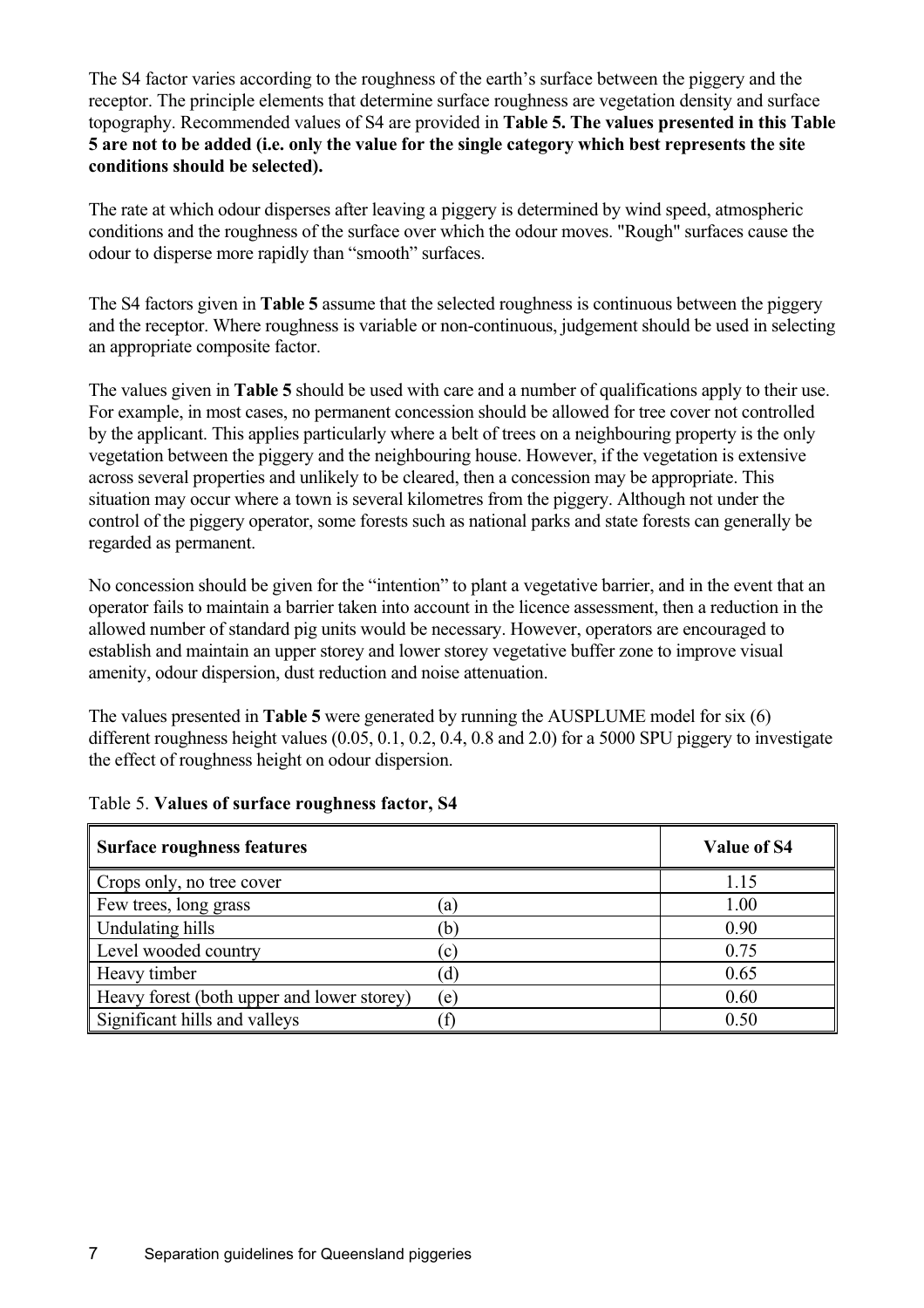#### **Notes:**

- (a) **Few trees, long grass:** Open country with a permanent covering of grass or pasture of around 1 m or more in height and with a light scattering of timber which is distributed continuously across the buffer area. Topography would be predominantly flat to slightly undulating. Isolated clumps of trees would not be sufficient to attract this concession. Land being actively cropped would not attract this concession because of the extended periods when it is bare or carrying only very low ground cover.
- (b) **Undulating hills:** Situations where topography consists of continuous rolling, generally low level hills and valleys, but without sharply defined ranges, ridges or escarpments, similar to much of the eastern Darling Downs and Burnett regions. *(This category assumes minimal vegetative cover. If significant vegetative cover exists at the site, one of the categories described in (c), (d) or (e) may be more appropriate).*
- (c) **Level wooded country:** Open forest country with tree density not sufficient to provide a continuous canopy, but sufficiently dense to influence air movement. There would be little or no lower storey vegetation. The density needs to be such that the vegetation can be considered as a continuous belt and isolated clumps would not attract this concession. The minimum tree height is 4 m and the minimum extent in the direction of the receptor is 400 m.
- (d) **Heavy timber:** Generally tall forests with dense timber stands, providing a continuous canopy. There is limited understorey vegetation, mainly associated with regrowth. The minimum tree height is 4 m and the minimum extent in the direction of the receptor is 400 m.
- (e) **Heavy forest, upper and lower storey:** Dense layers of taller timber with an interlocking canopy and extensive amounts of lower storey vegetation of various species resulting in almost complete ground cover and a dense upper canopy. Examples are uncleared brigalow areas and dense eucalypt forests where little or no clearing or harvesting has occurred. The minimum tree height is 4 m and the minimum extent in the direction of the receptor is 400 m.
	- (f) **Significant hills and valleys:** Situations where one or more lines of hills sufficiently large enough to influence air movement exist between the receptor and the piggery.

#### **2.7. Odour dispersion modelling – alternate method for determining required separation distances**

Under some circumstances, the use of the standard S factor formula for siting a piggery may not be an appropriate method. Such situations include:

- Proposals involving separate piggery complexes within the same general locality (e.g. multi-site production systems).
- Piggeries that vary significantly from the standard symmetrical shape assumed in the formulation of the S factor formula (Refer to **Figure 2**).
- Piggeries that have significantly different effluent treatment systems (e.g. covered lagoons).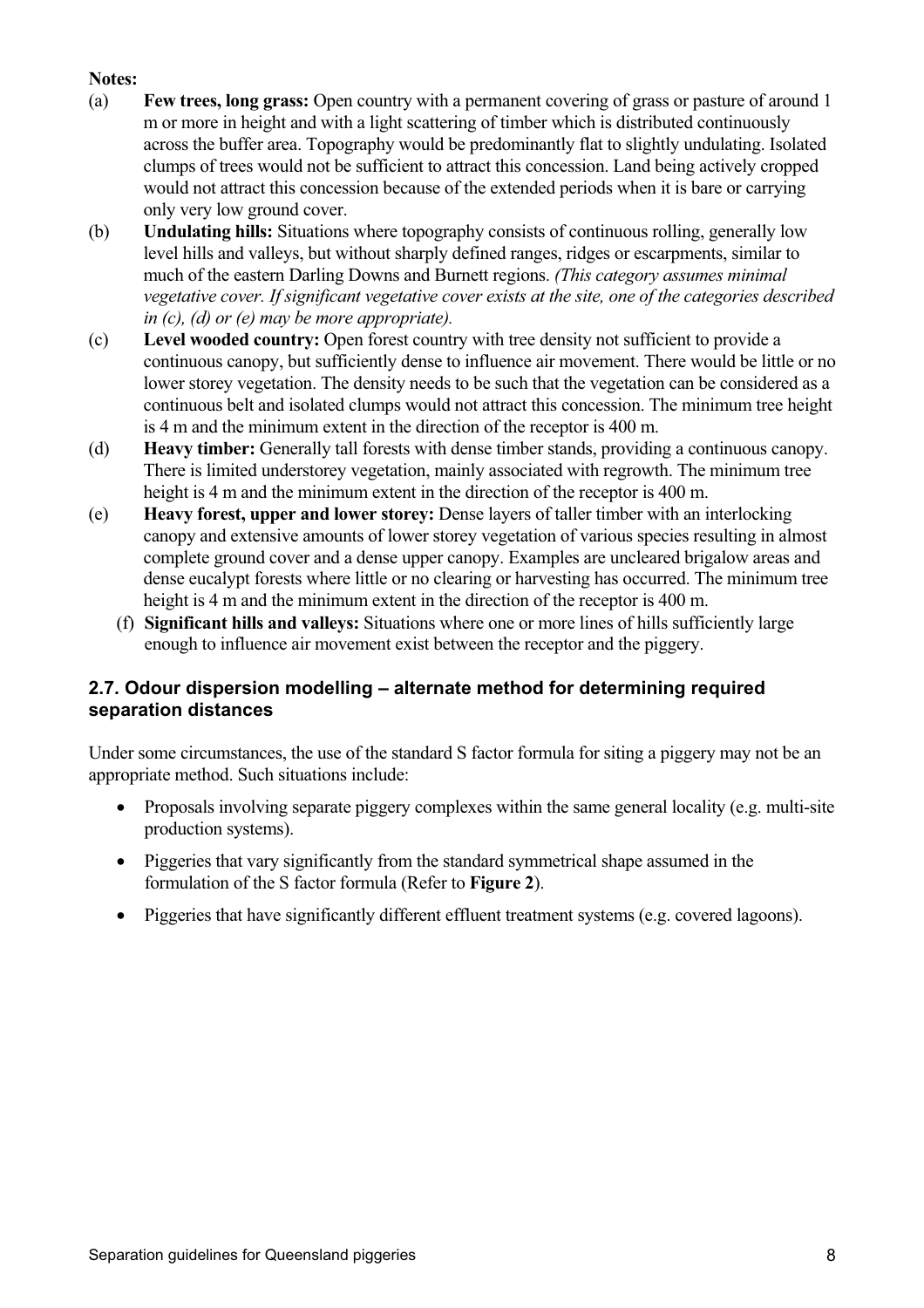

**Figure 2.** Standard symmetrical shape (5000 SPU piggery)

Applicants may choose to submit a comprehensive odour dispersion model to support an application for a new or expanding piggery. This will generally require the employment of a specialised consultant. DPI's intensive livestock environmental management officers should be consulted to establish the required modelling method and parameters before commencing the modelling exercise.

The modelling approach attempts to give quantitative predictions of odour levels at receptors. It employs "real-time' climatic data to attempt to quantify the frequency and duration of odour nuisance.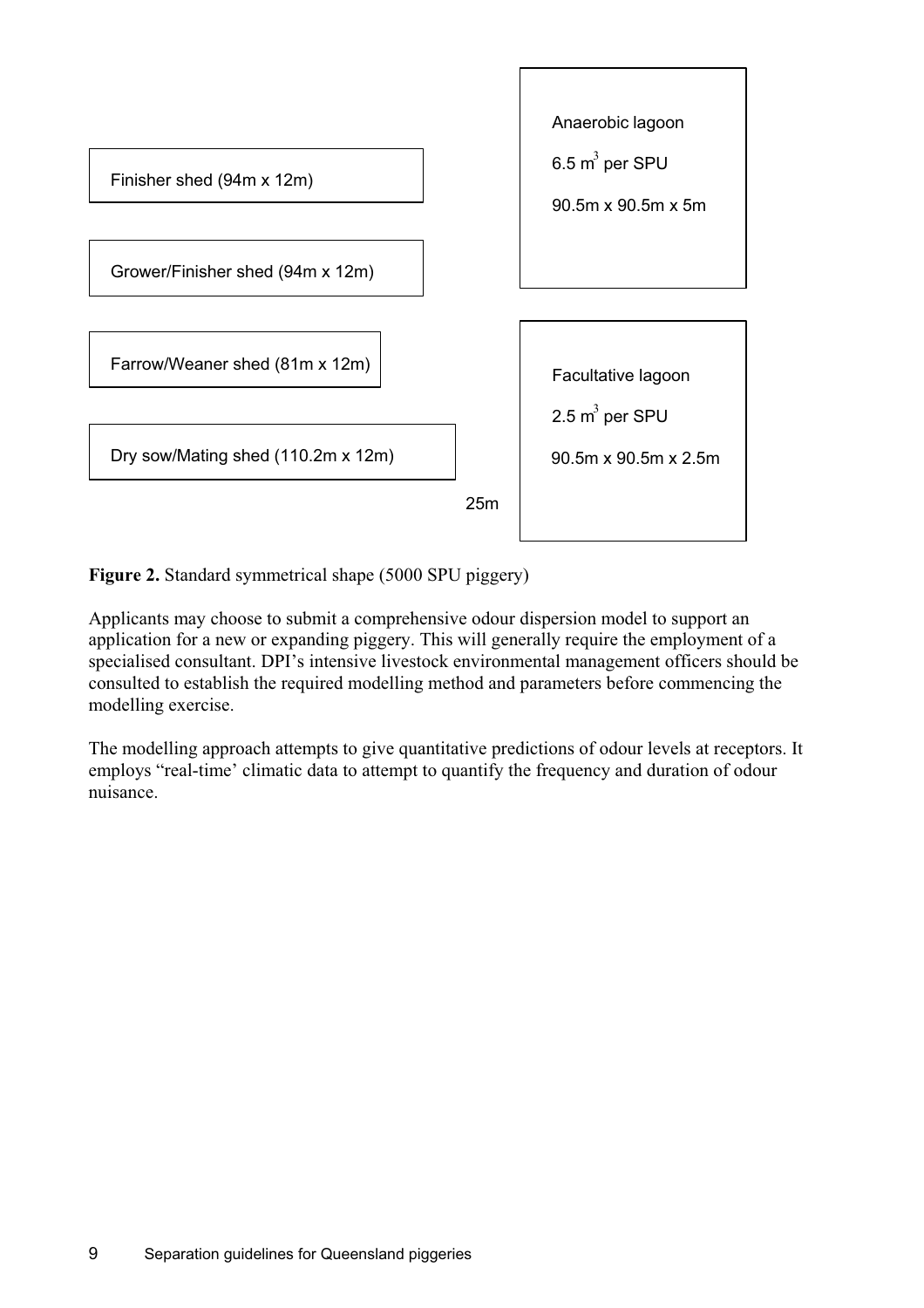# **3.0 Fixed separation distances - distance between piggery complex and relevant features and receptors.**

| Feature                                           | Distance (m) |
|---------------------------------------------------|--------------|
| Public road – carrying $> 50$ vehicles per day    | 200          |
| Public road – carrying $\leq 50$ vehicles per day | 100          |
| Major water supply storage                        | 800          |
| Watercourse                                       | 100          |
| Groundwater bores                                 | 100          |
| Large town $(> 2000$ persons)                     | $*1000$      |
| Town $(>100$ persons)                             | $*750$       |
| Town $(>20$ persons)                              | $*500$       |
| Rural residential development                     | $*400$       |
| Rural farm residence                              | $*250$       |
| Property boundary                                 | 20           |
| Neighbouring piggery                              | 2000         |

#### Table 6. **Separation distances to other relevant features**

#### **\* This is a minimum fixed separation distance. The variable separation distance must also be calculated and the greater distance of the two applied.**

No piggery is to be sited within a declared catchment area or a declared groundwater area as prescribed under the Water Resources Act, unless special consent is granted from the Department of Natural Resources and Mines

For major storages owned by Water Boards or Local Authorities, restrictions may apply in their catchment areas.

#### **Notes:**

- 1. The measuring point for a **public road** shall be the surveyed boundaries of the road on the same side of the road as the piggery unit operation.
- 2. **Traffic volume** excludes vehicles associated with the piggery operation.
- 3. **Major water supply storage** means any public water supply storage, lake, lagoon, marsh or swamp.
- 4. **Watercourse** means a river, creek or stream in which water flows permanently or intermittently, which could receive runoff from the piggery.
- 5. The **measuring point** for a watercourse shall be the maximum level to which the water surface of a watercourse may reach before overtopping of a bank begins (bank-full discharge level).
- 6. No open effluent channel shall be within 50 m of the **property boundary**.
- 7. A **neighbouring piggery** is defined as a piggery or a combination of piggeries (with a total capacity of 1000 SPU).
- 8. The fixed separation distances between the piggery complex and relevant features and receptors are to be used as a guide. Dispensation may be obtained for these distances following site-specific assessment from DPI's intensive livestock environmental management officers.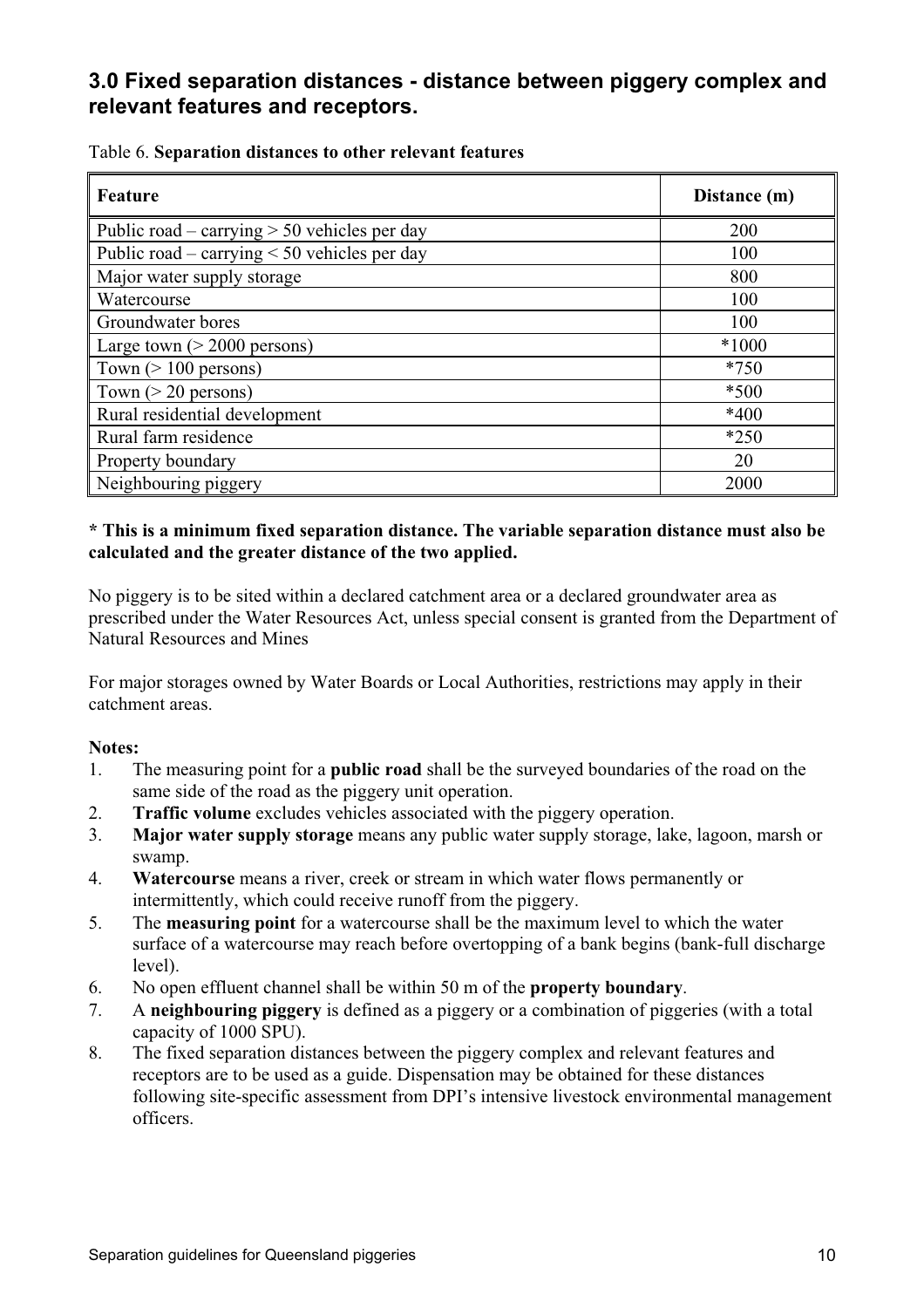# **4.0 Fixed separation distances surrounding land disposal areas**

Separation distances shall be established between land disposal areas and residential or other nominated features. They are in addition to separation zones for the piggery complex and are determined separately. When all effluent material (liquids, solids or slurry) is transported or conveyed across a property boundary or along public roads, it shall be contained in a closed vessel or pipe. The following categories describe the disposal method employed, with the specified distances for each category listed in **Table 7**.

Category 1

- Effluent is discharged or projected to a height in excess of 2 metres above ground level.
- Effluent where water remains ponded on the soil surface for periods in excess of 1 hour.
- Separated solids or sludge that remain on the soil surface for more than 24 hours (i.e. are not immediately ploughed in).

#### Category 2

• Mechanical spreaders (in combination with "ploughing in" type equipment) and downward discharge nozzles. The discharged material shall not be projected to a height in excess of 2 metres above ground level.

Category 3

 $\bullet$  Discharge by injection directly into the soil (to a depth of not greater than 0.4m) and at a rate not exceeding either the hydraulic or NPK limits determined for the local soil type(s).

Category 4

- Effluent from a tertiary treatment system.
- Treatment units producing effluent of a tertiary quality (that meet and maintain the manufacturer's specifications).

Where more than one category of disposal to land is used the more (or most) stringent category controls will apply.

When waste is to be spread or discharged, account should be taken of actual and forecast wind conditions so as to prevent any waste being carried by the wind into the buffer distance, or the creation of an odour nuisance to neighbouring properties.

#### Table 7. **Separation distances surrounding land disposal areas**

|                                                |      | Distances (m) |                   |                  |
|------------------------------------------------|------|---------------|-------------------|------------------|
| Category No.                                   |      | $\mathbf{2}$  | 3                 | $\boldsymbol{4}$ |
| Large Town (greater than 2000 persons)         | 2000 | 1500          | 500               |                  |
| Town (greater than 100 persons)                | 1500 | 1000          | 250               |                  |
| Small Town (greater than 20 persons)           | 1000 | 750           | 200               |                  |
| <b>Rural Residential Development</b>           | 750  | 500           | 150               |                  |
| <b>Rural Farm Residence</b>                    | 300  | 200           | 100               | See              |
| Public Area                                    | 200  | 100           | 50                | <b>Note</b>      |
| Public road – carrying $> 50$ vehicles per day | 100  | 50            |                   |                  |
| Public road – carrying $<$ 50 vehicles per day | 50   | 25            | $\Omega$          |                  |
| Major water supply storage                     | 800  | 800           | 800               |                  |
| Watercourse (See Note 3)                       | 100  | 100           | 25                |                  |
| Groundwater bores                              | 100  | 100           | 25                |                  |
| Property boundary                              | 20   | 20            | $\mathbf{\Omega}$ |                  |